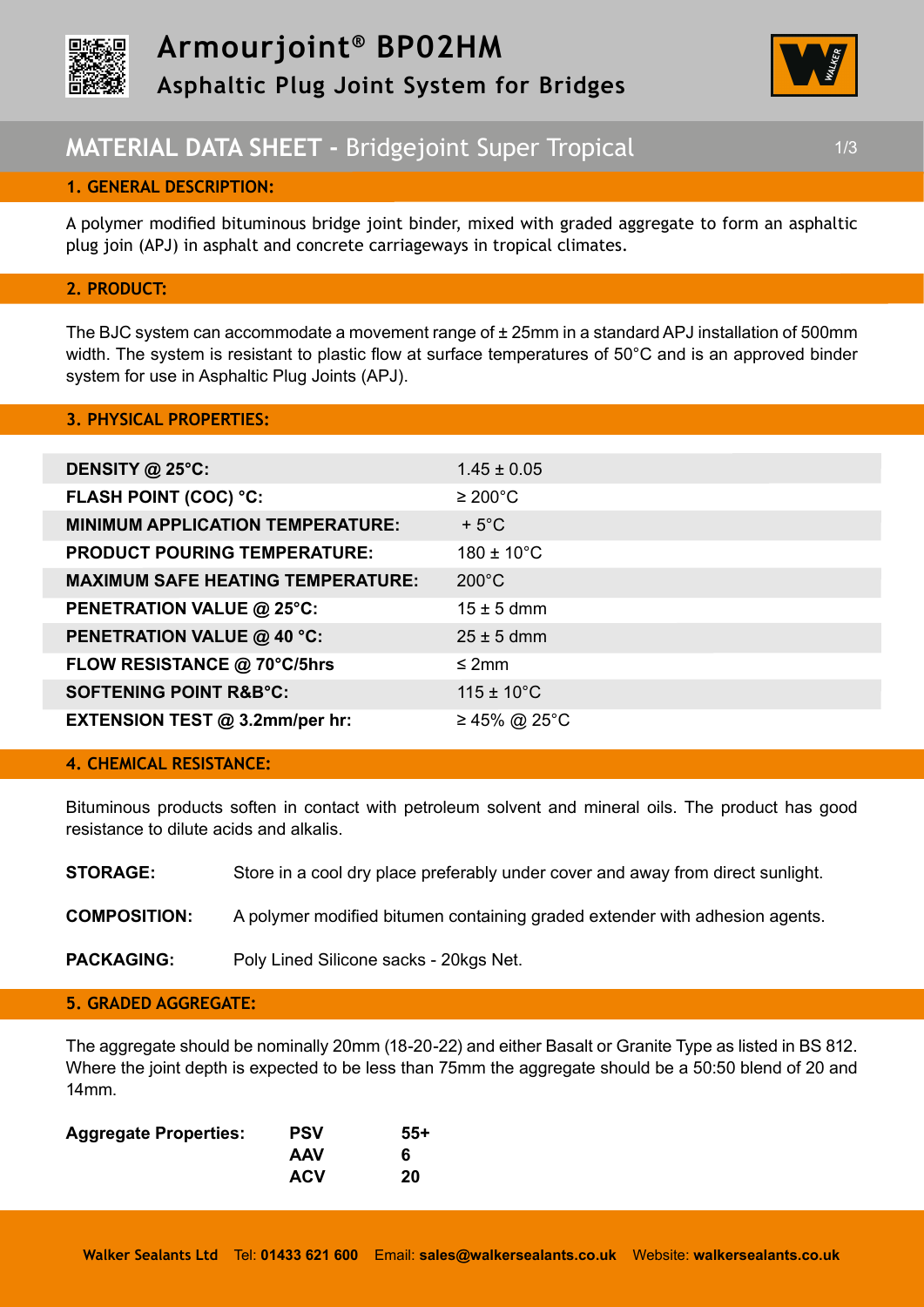

# **MATERIAL DATA SHEET -** Bridgejoint Super Tropical *cont.* 2/3

### **6. SAFE HANDLING PRECAUTIONS:**

- **\* Do not exceed the maximum safe heating temperature.**
- **\* Do not allow the hot material to come into contact with water as the product will react violently.**
- **\* Always wear the recommended protective clothing see below.**

# **7. ACUTE HEALTH HAZARDS & ADVICE:**

**Armourjoint** presents no acute health hazard at ambient temperature. However, as these materials are normally handled at elevated temperatures when their physical state changes to a liquid, the bitumens present in these products give off fumes which are undesirable to inhale as very small quantities of **HYDROGEN SULPHIDE** may be present in the bitumen.

#### **RECOMMENDED PROTECTIVE CLOTHING:**

High Visibility Jacket, Hard Safety Helmet, Overalls, Goggles/Visor, Armlet Gloves and Closed Safety Boots **AT ALL TIMES** when handling hot product.

#### **INHALATION:**

Inhalation of the vapours should be avoided.

#### **INHALATION FIRST AID:**

Remove the affected person to fresh air. If breathing has stopped administer artificial respiration. Give cardiac massage if necessary. If the person is breathing but unconscious place in the recovery position. Obtain medical assistance immediately.

#### **SKIN CONTACT:**

Bituminous products present no acute health hazards to the skin other than burning when handling at elevated temperatures.

# **SKIN CONTACT FIRST AID:**

Flush the contaminated skin with cold water. DO NOT ATTEMPT TO REMOVE THE BITUMEN. Cover the burn with a sterile dressing. Do not apply any medication to the affected part. Obtain medical attention immediately.

#### **EYE CONTACT:**

Contact with fumes may cause irritation and redness.

**Manufactures & Suppliers of:**  Joint Sealants Bituminous Repair Compounds High Friction Surfacing Colour Coated Aggregates **The Complete Highway Service**

**Walker Sealants Limited**  Manufacturing & Sales Division Outland Head Bradwell, Hope Valley Derbyshire, S33 9JP Tel: 01433 621 600











Directors: J.S. Walker, J.G.R. Walker Company Reg No. 4041871 **A member of the Walker Group of Companies**